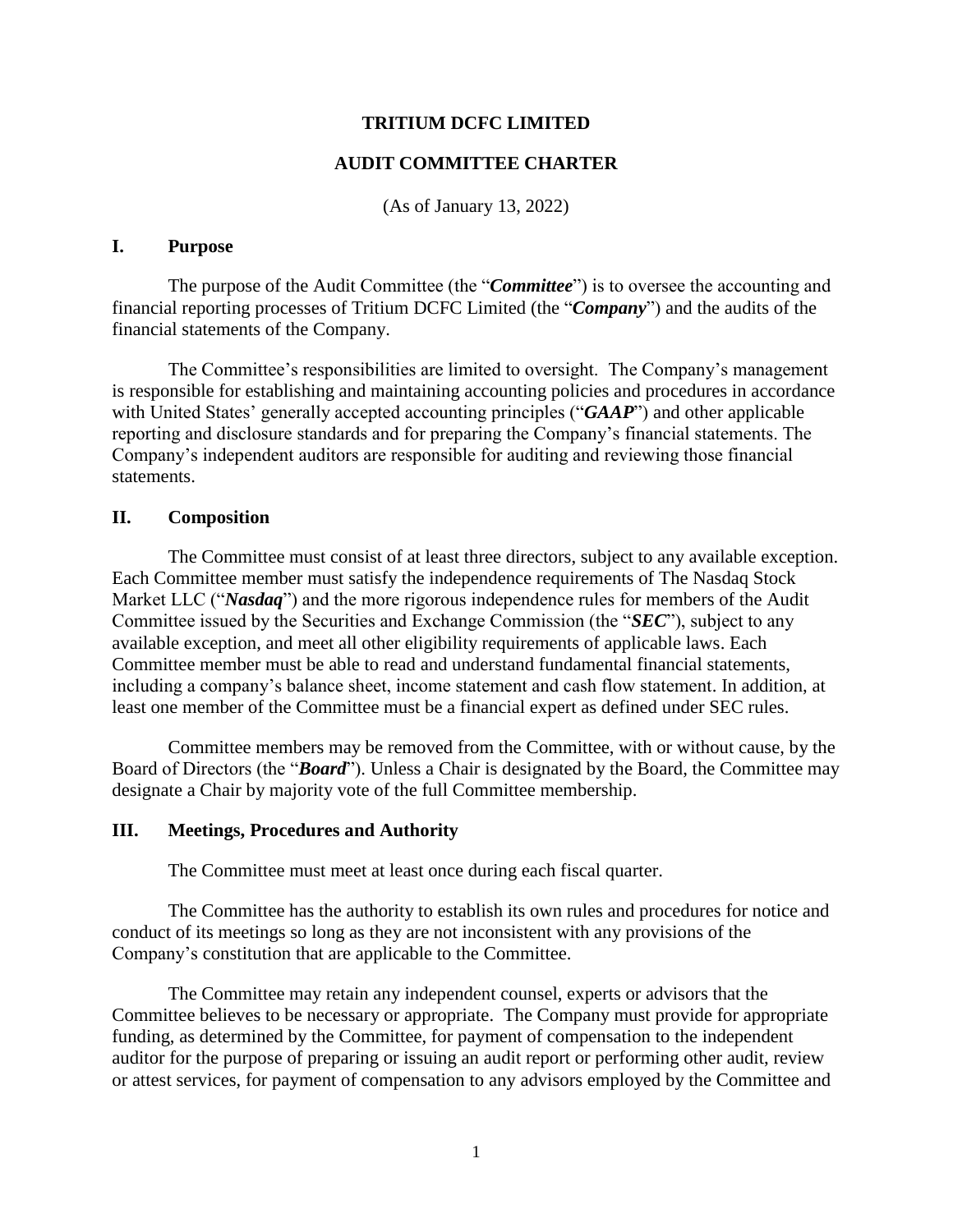for payment of ordinary administrative expenses of the Committee that are necessary or appropriate in carrying out its duties.

In addition to the duties and responsibilities expressly delegated to the Committee in this Charter, the Committee may exercise any other powers and carry out any other responsibilities consistent with this Charter, the purposes of the Committee, the Company's bylaws and applicable Nasdaq rules.

The Committee may conduct or authorize investigations into any matters within the scope of the duties and responsibilities delegated to the Committee.

# **IV. Duties and Responsibilities**

### *Interaction with the Independent Auditor*

1. *Appointment and Oversight*.The Committee is directly responsible for the appointment, compensation, retention and oversight of the work of the independent auditor (including resolution of any disagreements between Company management and the independent auditor regarding financial reporting) and any other registered public accounting firm engaged for the purpose of preparing or issuing an audit report or related work or performing other audit, review or attest services for the Company, and the independent auditor and each such other registered public accounting firm must report directly to the Committee. The Committee, or the Chair of the Committee, must pre-approve any audit and non-audit service provided to the Company by the independent auditor, unless the engagement is entered into pursuant to appropriate preapproval policies established by the Committee or if such service falls within available exceptions under SEC rules.

2. *Annual Report on Independence.* The Committee must ensure that the independent auditor prepares and delivers, at least annually, a written statement delineating all relationships between the independent auditor and the Company, must actively engage in a dialogue with the independent auditor with respect to any disclosed relationships or services that, in the view of the Committee, may impact the objectivity and independence of the independent auditor, and, if the Committee determines that further inquiry is advisable, must take appropriate action in response to the independent auditor's report to satisfy itself of the auditor's independence.

# *Annual Financial Statements and Annual Audit*

3. *Audit Problems.* The Committee must discuss with the independent auditor any audit problems or difficulties and management's response.

4. *Form 20-F Review.* The Committee must review and discuss the annual audited financial statements with management and the independent auditor, including the Company's disclosures under "Operating and Financial Review and Prospects" in its Annual Report on Form 20-F.